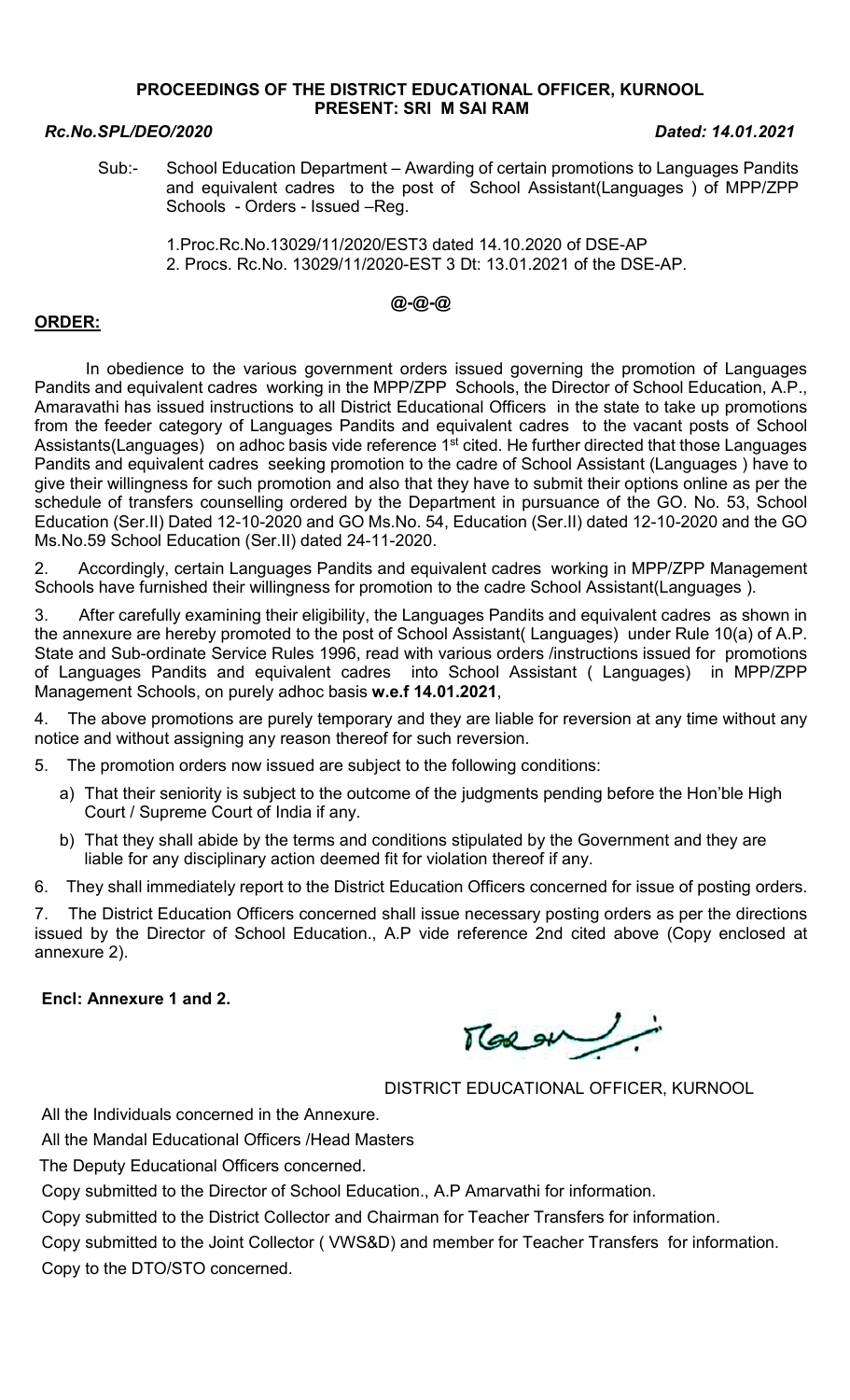### ANNEXURE -1

| S.NO                    | <b>EMPLOYEE DETAILS</b>                                                                                       | <b>WORKING SCHOOL</b>                                           | PROMOTED AS                                                       | MANAGEMENT<br><b>NAME</b> |
|-------------------------|---------------------------------------------------------------------------------------------------------------|-----------------------------------------------------------------|-------------------------------------------------------------------|---------------------------|
| 1                       | 946779-KOPPERA SATISH<br>KUMAR-LANGUAGE PANDIT-<br><b>HINDI-NO MEDIUM</b>                                     | 28213200504-MPUPS<br><b>BILAKALAGUDUR-</b><br><b>KURNOOL</b>    | <b>SCHOOL</b><br>ASSISTANT(LANGUAGES)-<br>HINDI-NO MEDIUM         | <b>Local Bodies</b>       |
| $\overline{2}$          | 1224594-K SAROJINI-<br>LANGUAGE PANDIT-TELUGU-<br><b>NO MEDIUM</b>                                            | 28213800929-ZPHS<br>ALLAGADDA-KURNOOL                           | <b>SCHOOL</b><br>ASSISTANT(LANGUAGES)-<br>TELUGU-NO MEDIUM        | <b>Local Bodies</b>       |
| 3                       | 900107-PINJARI P KHAJABI-<br><b>SECONDARY GRADE</b><br>TEACHER-NO SUBJECT-<br><b>TELUGU</b>                   | 28210500601-MPPS (R)<br>POLAKAL-KURNOOL                         | <b>SCHOOL</b><br>ASSISTANT(LANGUAGES)-<br>HINDI-NO MEDIUM         | <b>Local Bodies</b>       |
| $\overline{\mathbf{4}}$ | 920227-PUJARI<br>P.RAMANJINAMMA-<br><b>SECONDARY GRADE</b><br>TEACHER-NO SUBJECT-<br><b>TELUGU</b>            | 28215100708-<br>GOVT.DNTPS<br>CHAKKARALLA-KURNOOL               | <b>SCHOOL</b><br>ASSISTANT(LANGUAGES)-<br><b>TELUGU-NO MEDIUM</b> | <b>Local Bodies</b>       |
| 5                       | 922728-ABBASIA FAREEDA<br><b>BANO-SECONDARY GRADE</b><br>TEACHER-NO SUBJECT-<br><b>URDU</b>                   | 28211400704-MPUPS (U)<br>PAMULAPADU-KURNOOL                     | <b>SCHOOL</b><br>ASSISTANT(LANGUAGES)-<br><b>HINDI-NO MEDIUM</b>  | <b>Local Bodies</b>       |
| 6                       | 939636-NELLURU VENKATA<br>LAKSHMI-SECONDARY<br><b>GRADE TEACHER-NO</b><br>SUBJECT-TELUGU                      | 28212101401-MPPS (MAIN)<br><b>GUDIKAL-KURNOOL</b>               | <b>SCHOOL</b><br>ASSISTANT(LANGUAGES)-<br>TELUGU-NO MEDIUM        | <b>Local Bodies</b>       |
| $\overline{7}$          | 926777-MAJJARU<br>LAKSHMAIAH-SECONDARY<br><b>GRADE TEACHER-NO</b><br>SUBJECT-TELUGU                           | 28210701101-MPPS(BC)<br>PANCHALINGALA-<br><b>KURNOOL</b>        | <b>SCHOOL</b><br>ASSISTANT(LANGUAGES)-<br>TELUGU-NO MEDIUM        | <b>Local Bodies</b>       |
| 8                       | 924165-JAFAR NAICK-<br><b>SECONDARY GRADE</b><br>TEACHER-NO SUBJECT-<br><b>URDU</b>                           | 28214301402-<br>MPPS(URDU)<br>KOILAKUNTLA-KURNOOL               | <b>SCHOOL</b><br>ASSISTANT(LANGUAGES)-<br><b>HINDI-NO MEDIUM</b>  | <b>Local Bodies</b>       |
| 9                       | 919045-YENNAM YESTHRU<br>RANI-SECONDARY GRADE<br>TEACHER-NO SUBJECT-<br><b>URDU</b>                           | 28213901503-MPUPS(UB)<br><b>CHAGALAMARRI-</b><br><b>KURNOOL</b> | <b>SCHOOL</b><br>ASSISTANT(LANGUAGES)-<br>TELUGU-NO MEDIUM        | <b>Local Bodies</b>       |
| 10 <sup>1</sup>         | 907925-RALLADODDI<br>R.SHARADA DEVI-<br><b>SECONDARY GRADE</b><br><b>TEACHER-NO SUBJECT-</b><br><b>TELUGU</b> | 28210600301-MPPS(DPEP)<br>MUNUGALA-KURNOOL                      | <b>SCHOOL</b><br>ASSISTANT(LANGUAGES)-<br>TELUGU-NO MEDIUM        | <b>Local Bodies</b>       |
| 11                      | 908088-KHAJA PERVESH-<br><b>SECONDARY GRADE</b><br>TEACHER-NO SUBJECT-<br><b>TELUGU</b>                       | 28211701501-MPPS (R)<br>UYYALAWADA-KURNOOL                      | <b>SCHOOL</b><br>ASSISTANT(LANGUAGES)-<br><b>HINDI-NO MEDIUM</b>  | <b>Local Bodies</b>       |
| 12                      | 927153-PALUTLA KAVITHA-<br><b>SECONDARY GRADE</b><br>TEACHER-NO SUBJECT-<br><b>TELUGU</b>                     | 28210701003-MPPS<br>GEETHAMUKARJENAGAR-<br><b>KURNOOL</b>       | <b>SCHOOL</b><br>ASSISTANT(LANGUAGES)-<br>TELUGU-NO MEDIUM        | <b>Local Bodies</b>       |
| 13                      | 930274-PALURU<br>MADHUSUDHANA RAO-<br><b>SECONDARY GRADE</b><br>TEACHER-NO SUBJECT-<br><b>TELUGU</b>          | 28214600701-MPPS<br>KALVATALA-KURNOOL                           | <b>SCHOOL</b><br>ASSISTANT(LANGUAGES)-<br><b>TELUGU-NO MEDIUM</b> | <b>Local Bodies</b>       |
| 14                      | 918286-MEELASARI SHOBHA<br>RANI-SECONDARY GRADE<br>TEACHER-NO SUBJECT-<br><b>TELUGU</b>                       | 28214200902-MPES(M)<br>GOSPADU-KURNOOL                          | <b>SCHOOL</b><br>ASSISTANT(LANGUAGES)-<br>TELUGU-NO MEDIUM        | <b>Local Bodies</b>       |
| 15                      | 939879-JOLAPURAM KADAR<br><b>VALI-SECONDARY GRADE</b><br>TEACHER-NO SUBJECT-<br><b>TELUGU</b>                 | 28212001602-MPUPS<br><b>B.AGRAHARAM-KURNOOL</b>                 | <b>SCHOOL</b><br>ASSISTANT(LANGUAGES)-<br><b>HINDI-NO MEDIUM</b>  | <b>Local Bodies</b>       |
| 16                      | 915860-BHOGALAPALLIRS<br>REDDY-SECONDARY GRADE<br>TEACHER-NO SUBJECT-<br><b>TELUGU</b>                        | 28212301401-MPPS<br>PEDDA THUMBALAM-<br><b>KURNOOL</b>          | <b>SCHOOL</b><br>ASSISTANT(LANGUAGES)-<br>TELUGU-NO MEDIUM        | <b>Local Bodies</b>       |
| 17                      | 926726-BELLAM UMADEVI-<br><b>SECONDARY GRADE</b><br>TEACHER-NO SUBJECT-<br><b>TELUGU</b>                      | 28212901401-MPPS(M)<br>GOVARDHNAGIRI-<br><b>KURNOOL</b>         | <b>SCHOOL</b><br>ASSISTANT(LANGUAGES)-<br><b>TELUGU-NO MEDIUM</b> | <b>Local Bodies</b>       |
| 18                      | 937775-GOLLA LAKSHMI<br>NARASAMMA-SECONDARY<br><b>GRADE TEACHER-NO</b><br>SUBJECT-TELUGU                      | 28212700201-MPPS(MAIN)<br>TERNEKAL-KURNOOL                      | <b>SCHOOL</b><br>ASSISTANT(LANGUAGES)-<br>TELUGU-NO MEDIUM        | <b>Local Bodies</b>       |